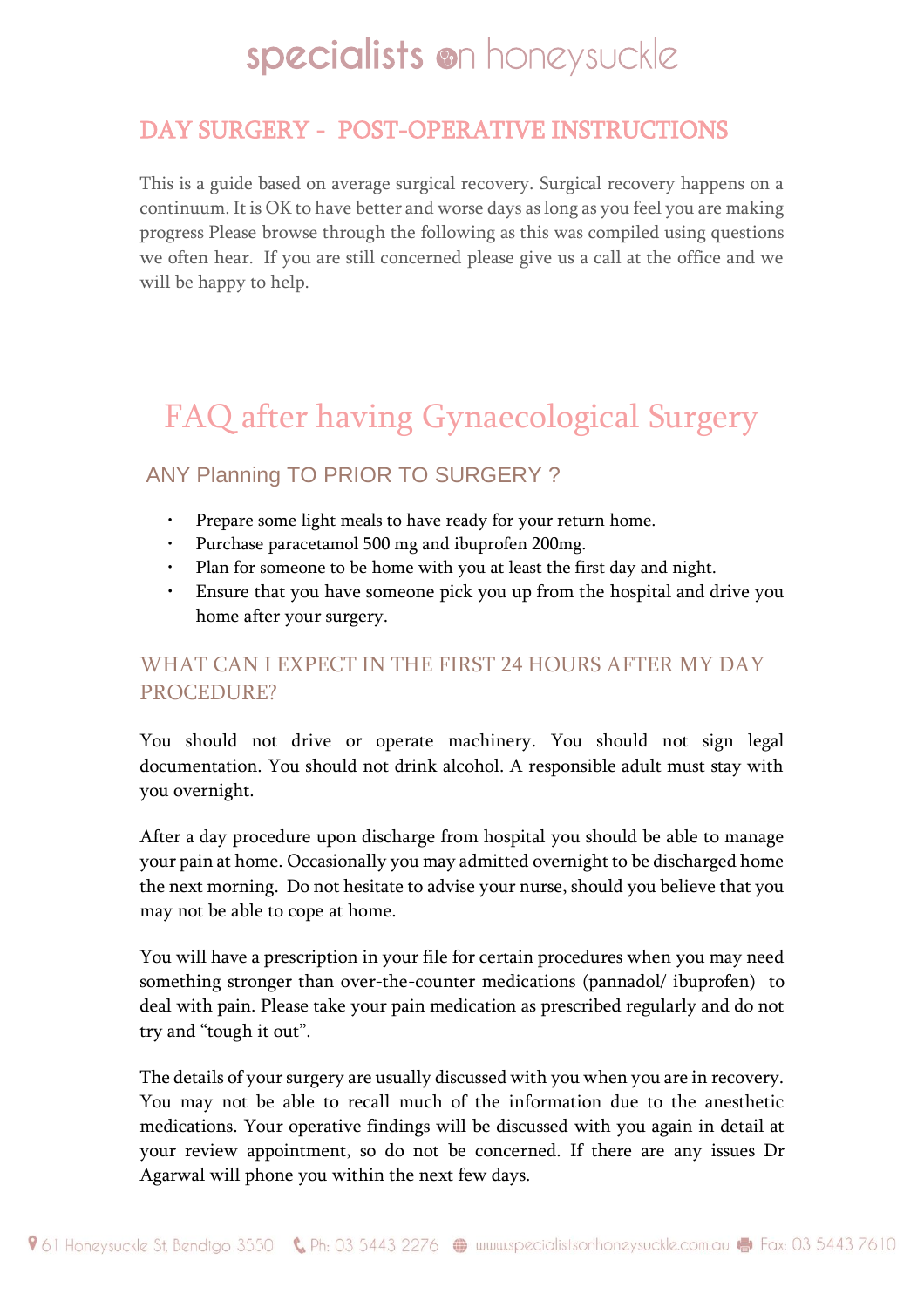A medical certificate and or carer certificate should have been organized whilst you were in the hospital. Please let us know if you need any changes. We can email the same to you.

If you have had sutures, we offer a wound review appointment in a week after surgery to review wound sites. Dr Agarwal usually uses dissolvable sutures for Laparoscopic surgery which does not need to be removed. If you are out of town there is no need to travel for this appointment.

You should receive a post -operative appointment via email in the time frame advised by Dr Agarwal. Please phone our office if you haven't received it.

## WHAT DO I NEED TO KNOW ABOUT WOUND CARE AFTER GYNAECOLOGIC SURGERY?

Women who have an abdominal incision are usually sent home with dissolvable stitches (sutures).

- Sutures under the skin ( dissolvable) or inside the vagina do not need to be removed.
- If there is a bandage dressing on the incision, you can take it off 72 hours after surgery.
- Tape strips may be removed gently at home (if they have not fallen off) approximately 5 days after surgery. Soaking the strips with a warm, wet cloth or taking a shower may make the strips easier to remove.

Abdominal incisions should be kept clean by showering. Ensure the incisions are patted completely dry. It is not necessary to put soap on the incision; plain tap water is adequate. *\*Avoid scrubbing the area.* 

The way your scar looks will change over time and may not reach its final appearance for up to a year. The area may feel either numb or sensitive to touch. This is normal.

Unless directed by Dr Agarwal, do not apply creams, ointments, or other substances to the incision. If the incision appears red, drains more than a drop or two of blood or fluid, drains pus, or begins to open, you should call us.

#### Vaginal surgery

Women who have vaginal surgery often have stitches inside the vagina. These do not need to be removed because the sutures will dissolve, usually within six weeks. It is normal to have some light vaginal bleeding or pink to brown coloured vaginal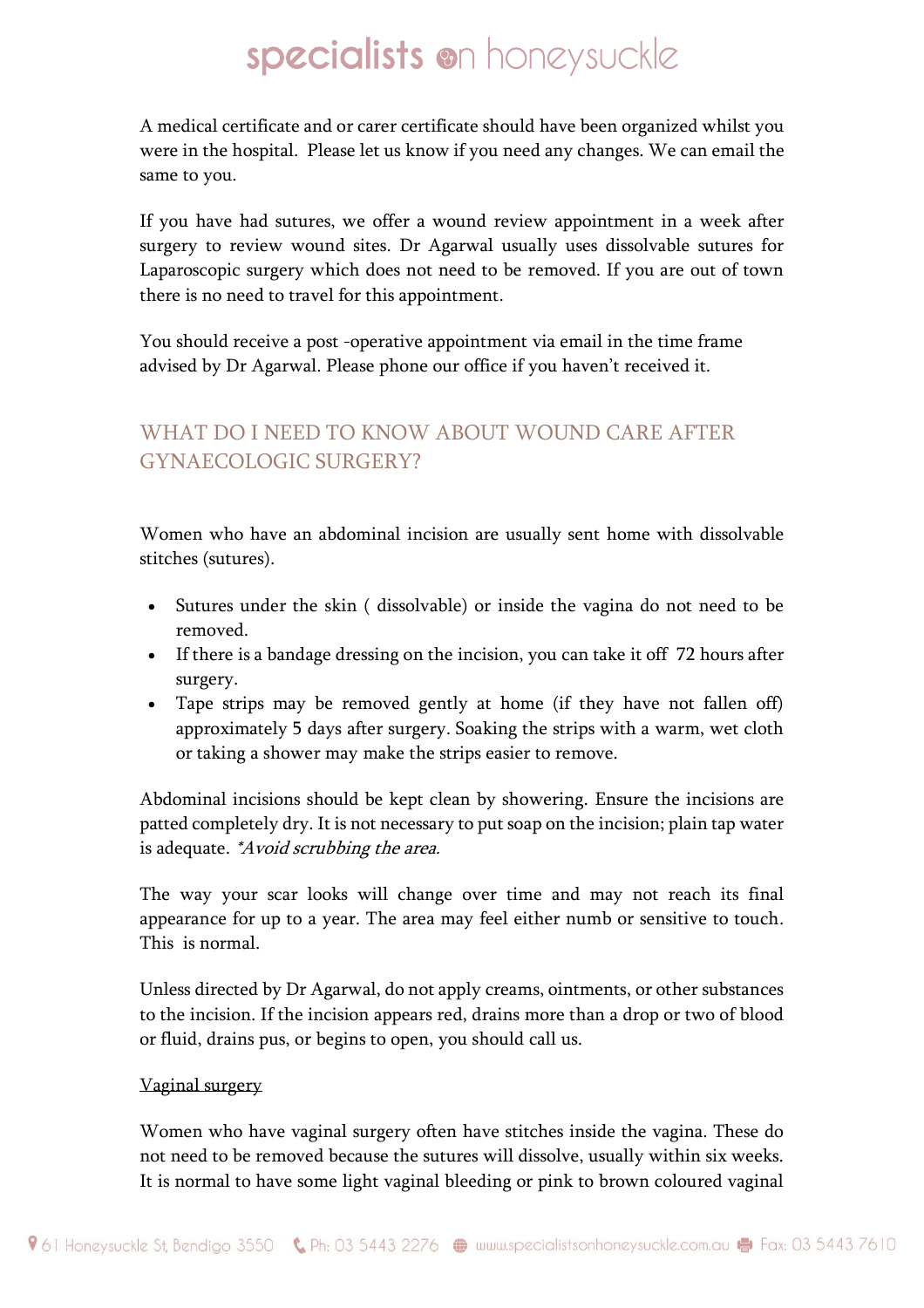discharge as the sutures dissolve. As the sutures dissolve, you may see pieces of suture thread on your underwear or toilet tissue.

#### HOW TO MANAGE PAIN AFTER MY GYNAECOLOGIC SURGERY?

#### Will I have pain?

Many gynaecologic procedures are followed by some pain or discomfort. Pain or discomfort should improve over time and can be managed with pain medications, if needed. The location and severity of pain depends on the type of procedure. For example, women who have procedures that involve a skin incision (e.g., abdominal hysterectomy, laparoscopy) will have pain in the area of the incision, while other procedures that are performed inside the uterus (e.g., hysteroscopy, endometrial ablation) may be followed by a crampy sensation (similar to menstrual cramps).

#### Gas pain

It is common to develop occasional crampy pain and bloating in the abdomen after surgery. This is caused by gas building up in the intestines. The discomfort is usually temporary and will resolve after passing gas or having a bowel movement.

#### Shoulder pain

Women who have laparoscopic surgery may have shoulder pain as a result of the gas used to expand the abdomen during surgery. The shoulder pain can last up to one week and can be eased with heat packs- carefully applied to avoid burns.

#### What should I do about pain?

Some women find it helpful to avoid uncomfortable positions or activities, support their abdomen with a folded blanket or pillow, or to hold a hot water bottle over the painful area (close the bottle tightly and cover with a towel to avoid burns).

Be proactive about pain medication- take the medication before the pain becomes severe or in anticipation of being more active.

#### Types of pain medication

Usually after a day procedure you may only need over-the-counter pain medications like paracetamol (e.g. Panadol) or ibuprofen (e.g., Neurofen).

Your anaesthetist will give you a prescription for additional pain medicine if he/she believes you may need it. These stronger medications include but not limited to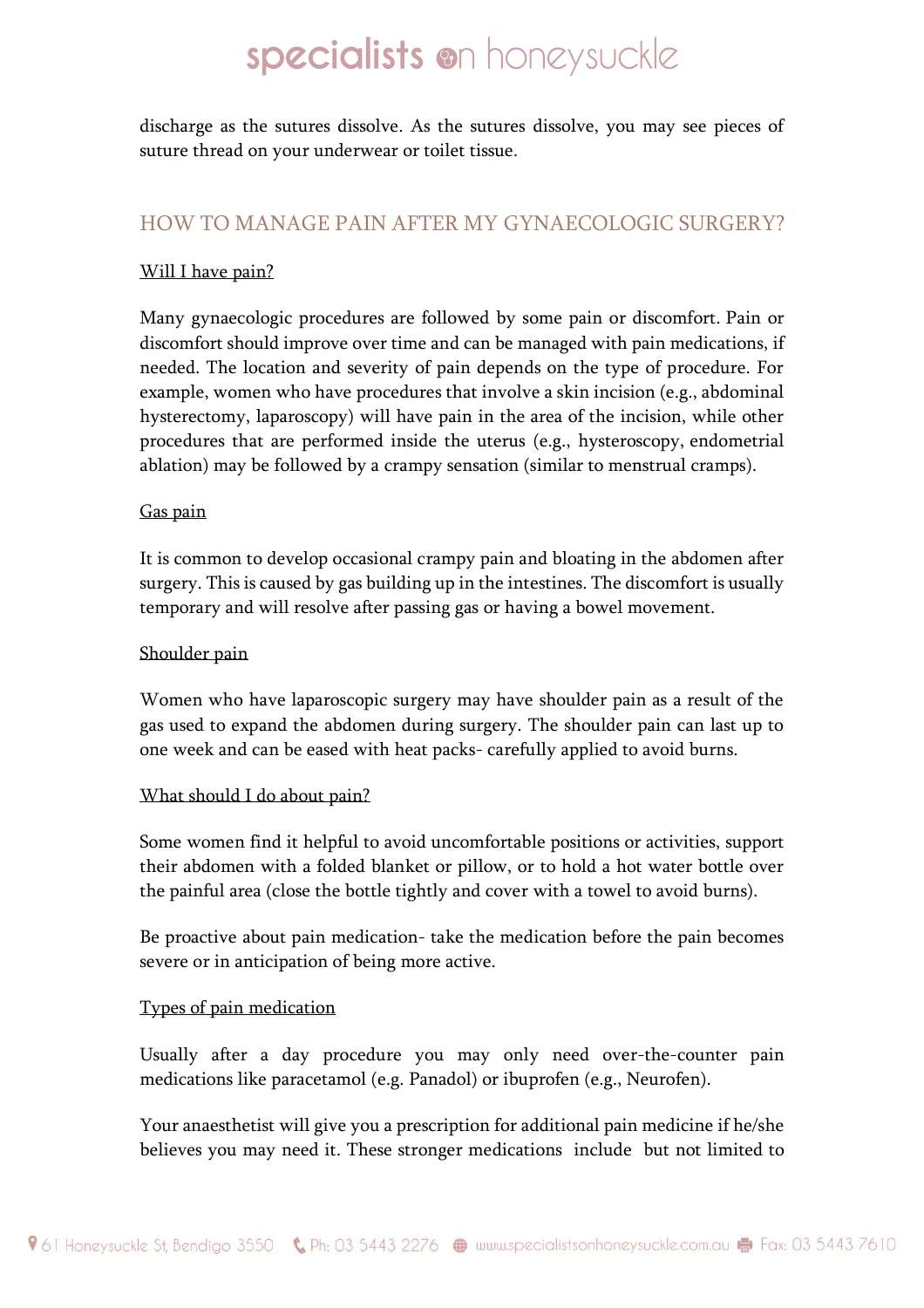narcotics (e.g., oxycodone, hydrocodone), or combinations of paracetamol and codeine (e.g., Panadeine Forte).

If you are taking other medications, ask your healthcare provider whether it is safe to take these and pain medications at the same time. \*Do not drink alcoholic beverages, drive, or perform other activities that require concentration while taking narcotic pain medications.

### WHAT ABOUT VAGINAL BLEEDING AFTER GYNAECOLOGIC SURGERY?

Some light vaginal spotting or bleeding is expected and may continue for several weeks after gynaecologic surgery. Occasionally (especially in the first week after surgery), you may have an episode of heavy bleeding when you stand up or after urinating.

If bleeding is heavy (more than a menstrual period OR completely soaks a large pad in one hour) do not hesitate to contact us.

A pad may be used, but tampons should generally be avoided.

### WILL MY URINARY SYSTEM BE AFFECTED AFTER GYNAECOLOGIC SURGERY?

#### Is it normal if it hurts when I urinate?

If you have had vaginal surgery, you may feel a pulling sensation during urination or you may feel sore if the urine falls on vaginal stitches. It can be normal to urinate frequently after surgery. Please contact us should you have any of these symptoms

- Burning with urination
- Needing to urinate frequently or urgently and then urinating only a few drops
- Temperature greater than  $38\degree$ C (measure with a thermometer)
- Pain on one side of your upper back that continues for more than one hour or keeps coming back
- Blood in your urine (you can check to see if this is just vaginal blood falling into the toilet by holding toilet tissue over your vagina)

What should I do if it is difficult to urinate?

Most women urinate at least every four to six hours, and sometimes more frequently. If you have not urinated for six or more hours (while you are awake) or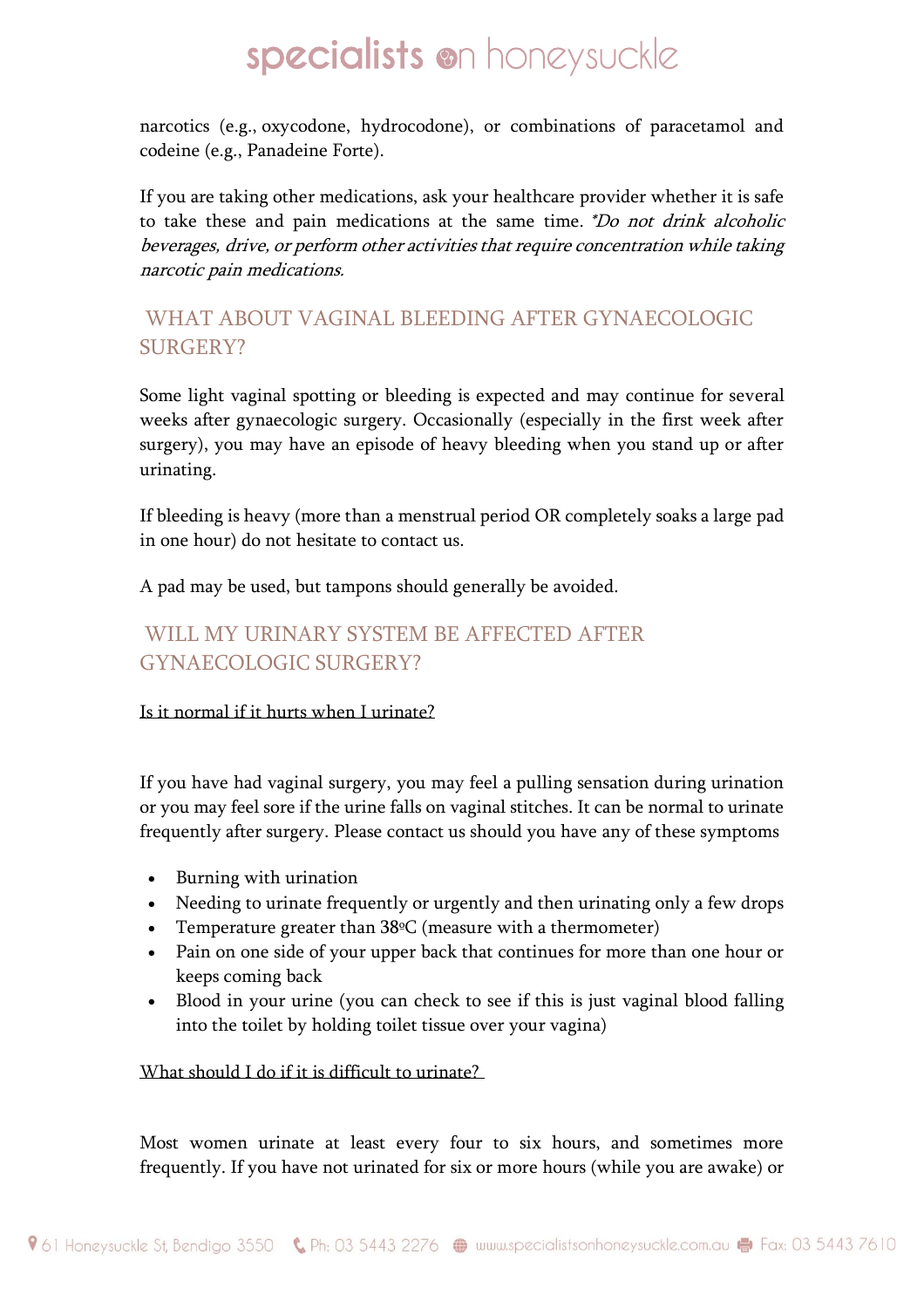if you feel the need to urinate and it cannot pass urine, you should contact us immediately.

### WHEN SHOULD I RESUME NORMAL ACTIVITY AFTER GYNAECOLOGIC SURGERY?

#### Should I limit my activity?

It is normal to feel tired for a day or two after surgery, especially if general anesthesia was used. If you have had a major surgery, you may feel tired for longer. Taking a few short naps during the day or resting when you are tired may help.

While rest is important, it is also important to walk around several times per day, starting the day of surgery. This helps to prevent complications, such as blood clots, pneumonia, and gas pains. You can resume your normal daily activities as soon as you are comfortable. Walking and stair climbing are fine. Gradually increasing your activity level as you are able.

Other activities (exercise, housework, sports) can be resumed in time, as you are able and depending upon the type of surgery.

#### Can I take a shower or bath?

Your dressing is waterproof. You can shower, but tub baths and swimming should be avoided at least for about 2 -3 weeks after Hysterectomy.

#### Are there limits on what I can lift?

Lifting heavy objects can increase stress on the healing tissues. Most patients are asked to avoid lifting heavy objects ( $\geq$ 13 pounds) from the floor; if the object cannot be lifted with one hand, you should ask for help. *\*Restrictions on lifting are* generally recommended for six weeks after a major abdominal or vaginal surgery (e.g., open abdominal hysterectomy), and for one or two weeks after smaller procedures (e.g., laparoscopy).

Women who do not have an incision (e.g., hysteroscopy, D&C) do not need to limit lifting.

#### Can I drive or travel?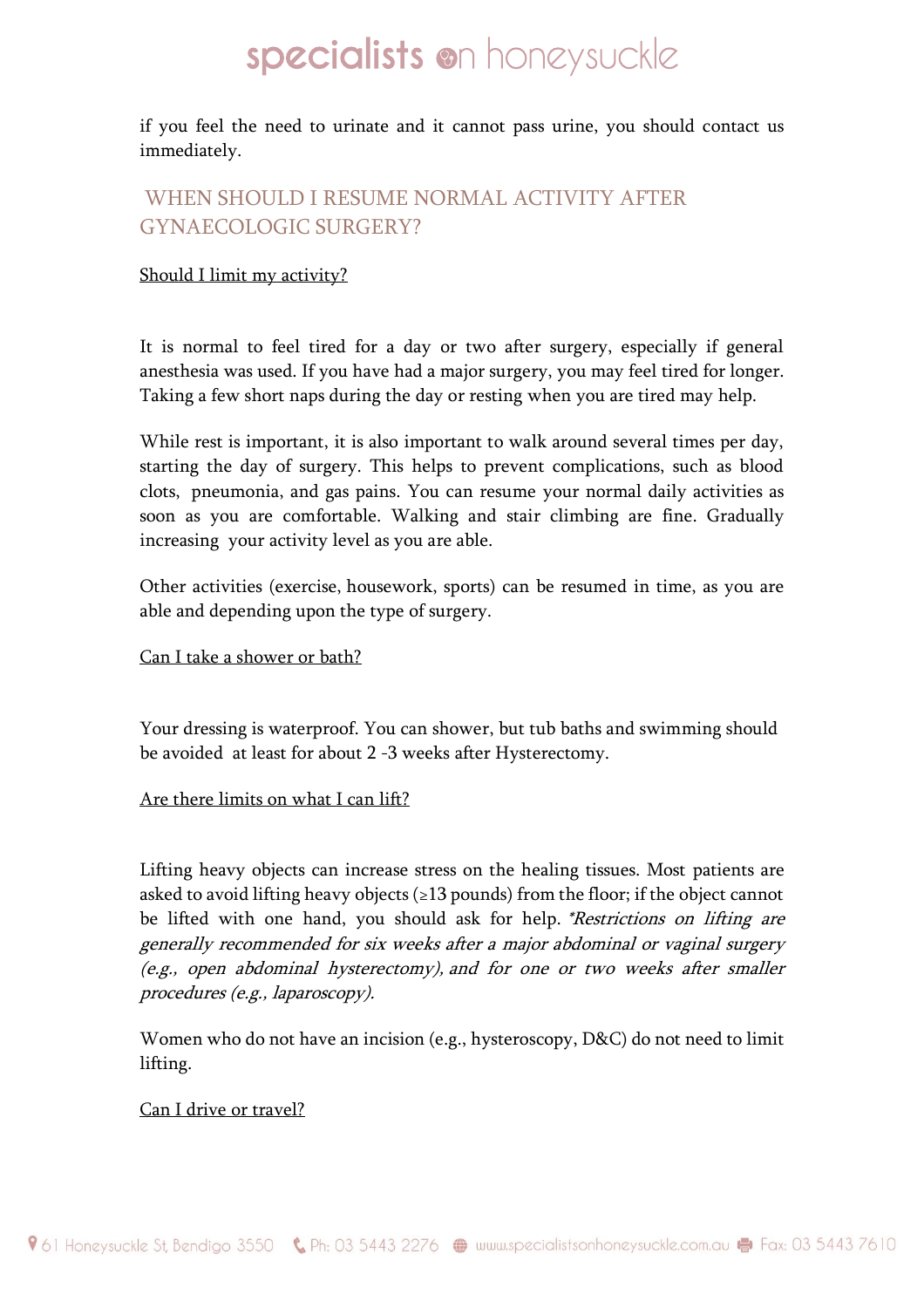You should not drive a car until you can move easily and no longer require narcotic pain medications.

#### Can I have sex? Can I use tampons?

We recommend sexually active to resume when you are comfortable after day surgery. Tampons should be avoided in the first 48 hrs too.

#### When can I return to work?

You may return to work when pain is minimal and you are able to perform your job. After minor procedures, you may be able to work within a day or two. General laparoscopic surgeries we recommend a week off.

Time out of work also depends upon your daily activities at work; a person who sits at work may be able to return to work sooner than someone whose job requires them to stand, walk, or lift.

#### MY DIGESTIVE SYSTEM AFTER GYNAECOLOGIC SURGERY?

#### What can I eat?

You may eat and drink normally after gynaecologic surgery once you have been reviewed by the nurses on the ward. You may have a decreased appetite for the first few days after surgery; eating small, frequent meals or bland, soft foods may help.

A high fiber diet may help to prevent constipation, although other treatments for constipation are also available. Also be sure to drink enough water to stay well hydrated and to prevent constipation.

#### How do I treat constipation?

Constipation is common after surgery and usually resolves with time and/or treatment. Constipation means that you do not have a bowel movement regularly or that stools are hard or difficult to pass. Constipation can be made worse by narcotic pain medications e.g. Panadeine.

If you are vomiting in addition to constipation, or if your surgery involved the stomach or intestines, contact us before using medications to treat constipation.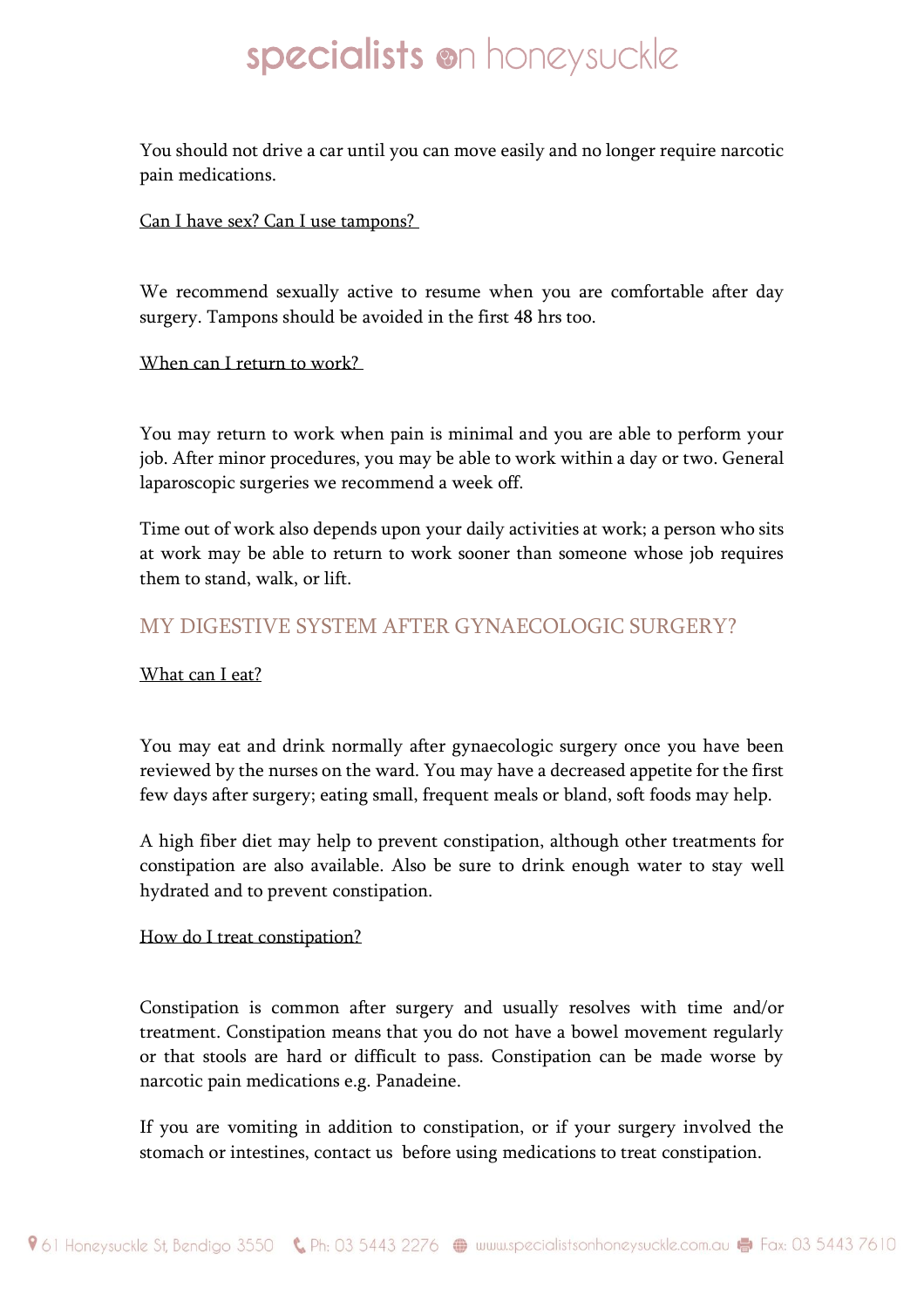A common approach to constipation after surgery is to take a laxative or fiber supplement (e.g., psyllium [Metamucil]). This can be taken with a stool softener (e.g., Coloxyl).

If the initial treatment does not produce a bowel movement within 24 to 48 hours, the next step it to take a stimulant laxative that contains senna (e.g., Senokot) or bisacodyl (Dulcolax). Read the directions and precautions on the package before using these treatments.

If these treatments do not produce a bowel movement within 24 hours, you should contact us for further advice.

Once the bowels begin to move, you may want to continue using a stool softener (e.g., docusate [Coloxyl]) on a daily basis to keep the stools soft.

This treatment may be taken for as long as needed.

What if I have diarrhea?

Some women have a few days of soft stools after surgery, especially after taking medication for constipation. If you have watery stools more than twice a day or have blood in your stool, you should contact us.

#### WHAT FOLLOW-UP DO I HAVE AFTER MY SURGERY?

Your post-operative review should have been booked when you had your operation. If this is not the case, please call the rooms at your earliest convenience to do so.

#### THE APPOINTMENT IS IMPORTANT TO:

Go through the surgical procedure details to ensure you have thorough understanding of the surgery performed.

• Check the results of histopathology and any other tests performed during or after the surgery.

• Review pictures taken during the surgery ( laparoscopy/ hysteroscopy)

• Make plans for further treatment. Depending on what you had, you might need further tests, follow up and/or ongoing care.

This appointment is a good opportunity to ask questions about the procedure you had, for example: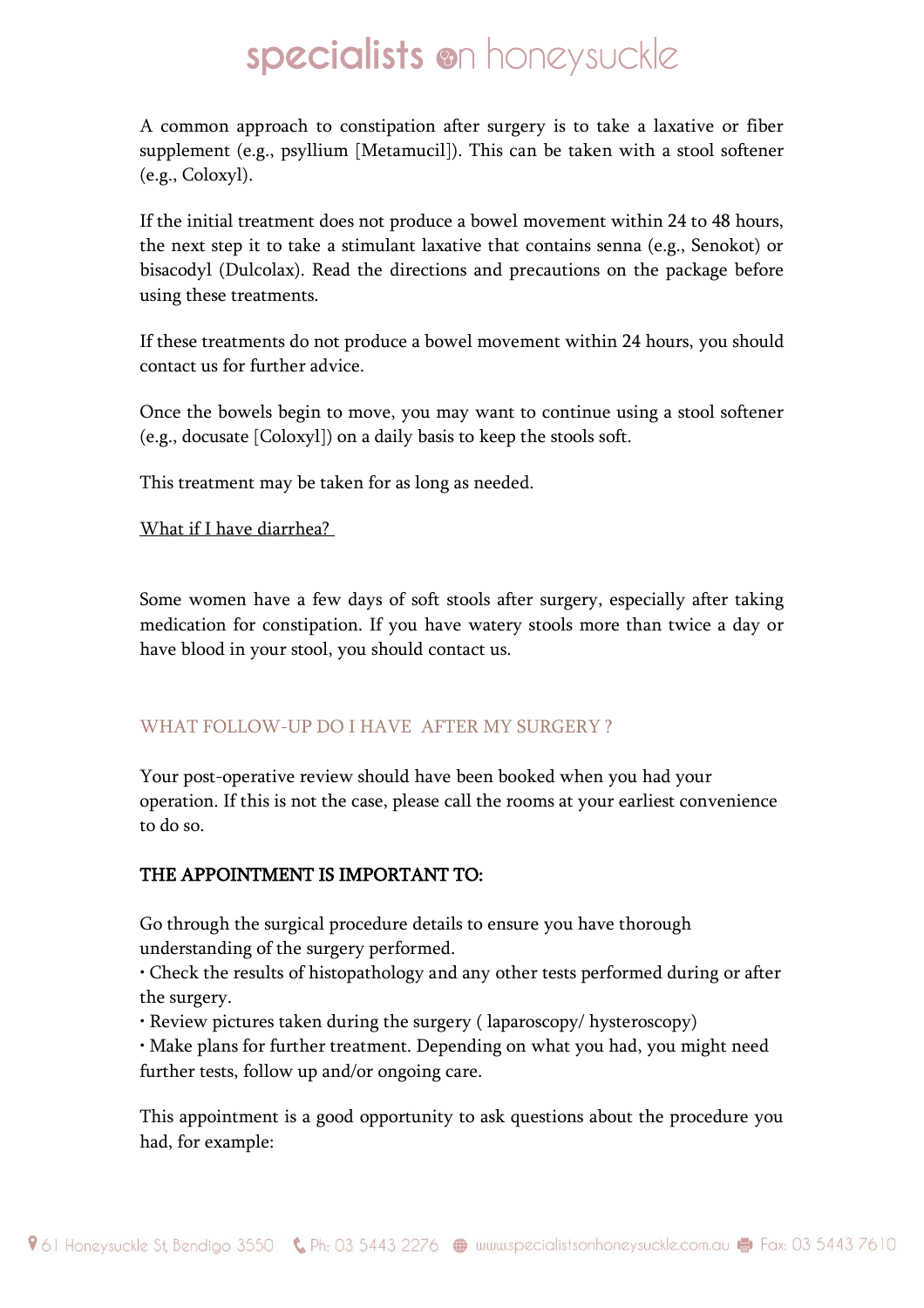- Were there any abnormal findings?
- Was my cervix removed?
- Were my ovaries removed? Which ovary was operated on or removed?
- Was mesh or any other permanent surgical material used?

A copy of this information, including a copy of the histology will be sent to your GP.

### WHEN DO I CALL?

You should call if you experience any of the following:

\*Please present there and advise the staff there that you are my pvt patient!

- Abdominal pain or bloating that is severe, lasts for 3 hours or more, and is not relieved after taking the recommended dose of pain medication
- Shortness of breath or chest pain
- Vaginal bleeding that is heavy (heavier than a menstrual period or completely soaks a large sanitary pad) and continues for more than one hour
- Nausea or vomiting that continues for more than one day or that make it impossible to eat or drink
- Fever greater than 38<sup>o</sup>C (measure your temperature with a thermometer)
- Skin incision changes redness, drainage of fluid or pus, or opening of the incision
- Swelling in an extremity (leg or arm) that is much greater on one side than the other
- Foul-smelling, green, or dark yellow vaginal discharge
- Inability to empty the bladder or burning with urination
- Inability to move the bowels for three days
- Loose or watery stools two or more times a day OR bloody stools.
- You think something is not right and you feel you need to tell or check with someone.

### POST SURGERY CONTACT PATHWAY:

### IN A LIFE THREATENING EMERGENCY PLEASE CALL 000

#### YOU CAN CONTACT

- Dr Anju Agarwal, Specialists on Honeysuckle– 03 54432276 (office hours)
- St. John of God Hospital:  $0354343423$  (maternity ward)
- St. John of God Hospital: 03 54343434 (main switch- ask to speak to nursing supervisor)